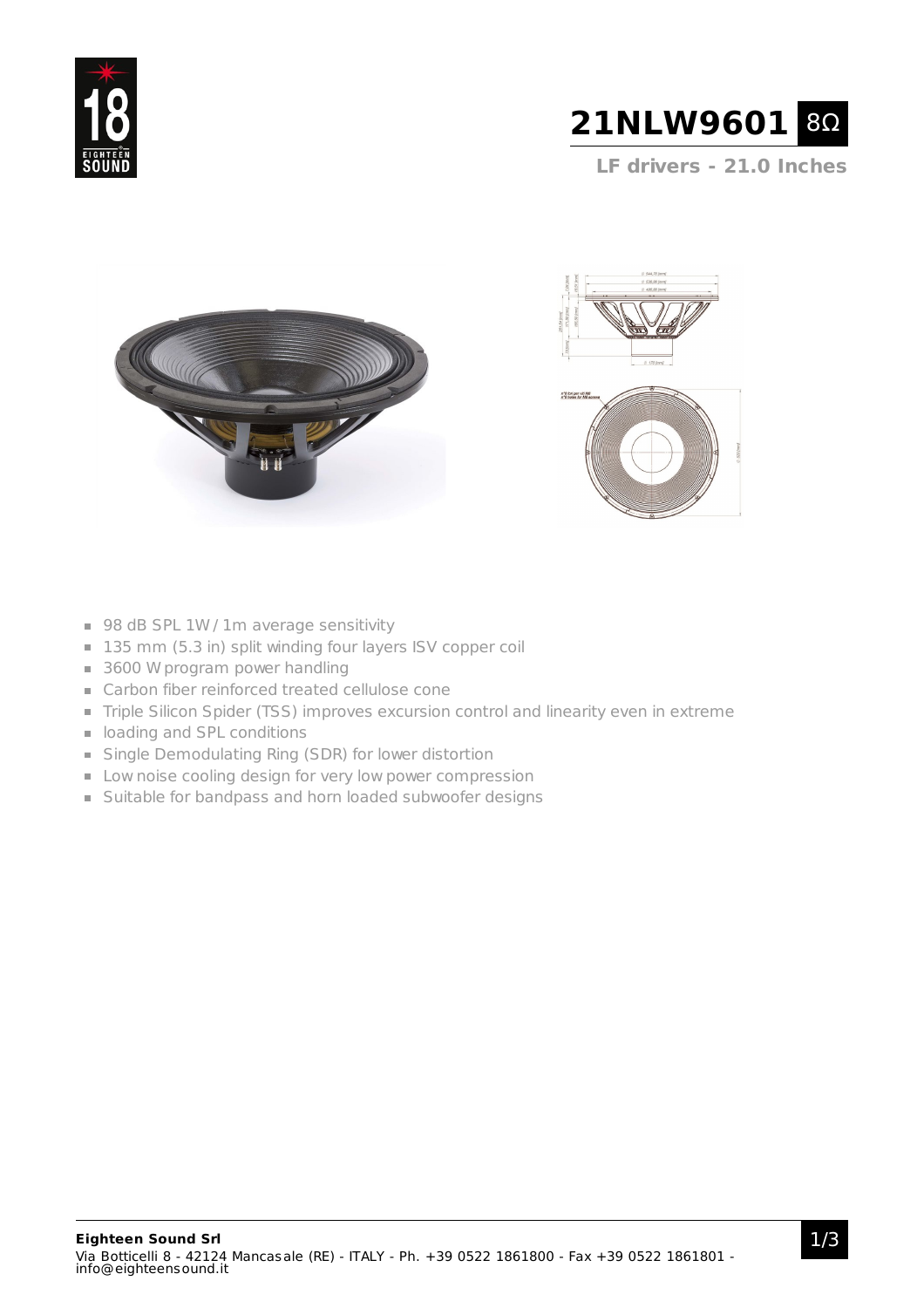

# **21NLW9601** 8Ω

**LF drivers - 21.0 Inches**

The 21NLW9601 is a 21 inch neodymium high performance transducer. It is the evolution of the 21NLW9600 speaker. The transducer is suitable for high loading, ultra-low frequency horn loaded as well as bandpass subwoofer designs. For optimum results recommended amplifier should be able to deliver 3600 Watt program power without clipping. At the heart of the transducers stands the improved Triple Silicon Spider (TSS) lets the 21NLW9601 being able to control the moving mass with exceptional linearity, showing an exceptional stability of mechanical parameter values in the long term. The transducer design features include a high performance large displacement suspension system for improved cone control even at very high level of SPL matching. The state-of-the-art 5,3" diameter ISV copper voice coil shows a inside-outside split winding, four layers design, enabling the 21NLW9601 to handle up to 3600W program power. Bl force factor as well as all electro-dynamic parameters are linear within the working range. This, together with the high excursion behavior - 70 mm before damage, ±14 mm linear Xmax - makes the 21NLW9601 an extremely low distortion, highly dynamic transducer. The already low distortion and sound quality are further improved by an aluminum Single Demodulating Ring (SDR technology) that flatten impedance and phase with a constant power transfer. The 21NLW9601 has been developed after intense FEA and fluido-dynamics simulation and testing, focusing on dissipating the heat generated by the powerful 5.3" coil. Special attention was given to the optimization of air flow into the gap without introducing audible noise. A special low density material air diffractor placed into the backplate acts as a cooling system, increasing the power handling capability and lowering the power compression figure. Weight reduction was a key development aspect of the 21NLW9601, resulting in a net value of 14kg (30,9b). The carbon fiber reinforced, straight ribbed cone shows a proprietary resin treatment for extra pulp strength and water repellent properties. A special coating applied to both the top and back plates makes the transducer far more resistant to the corrosive effects of salts and oxidization.